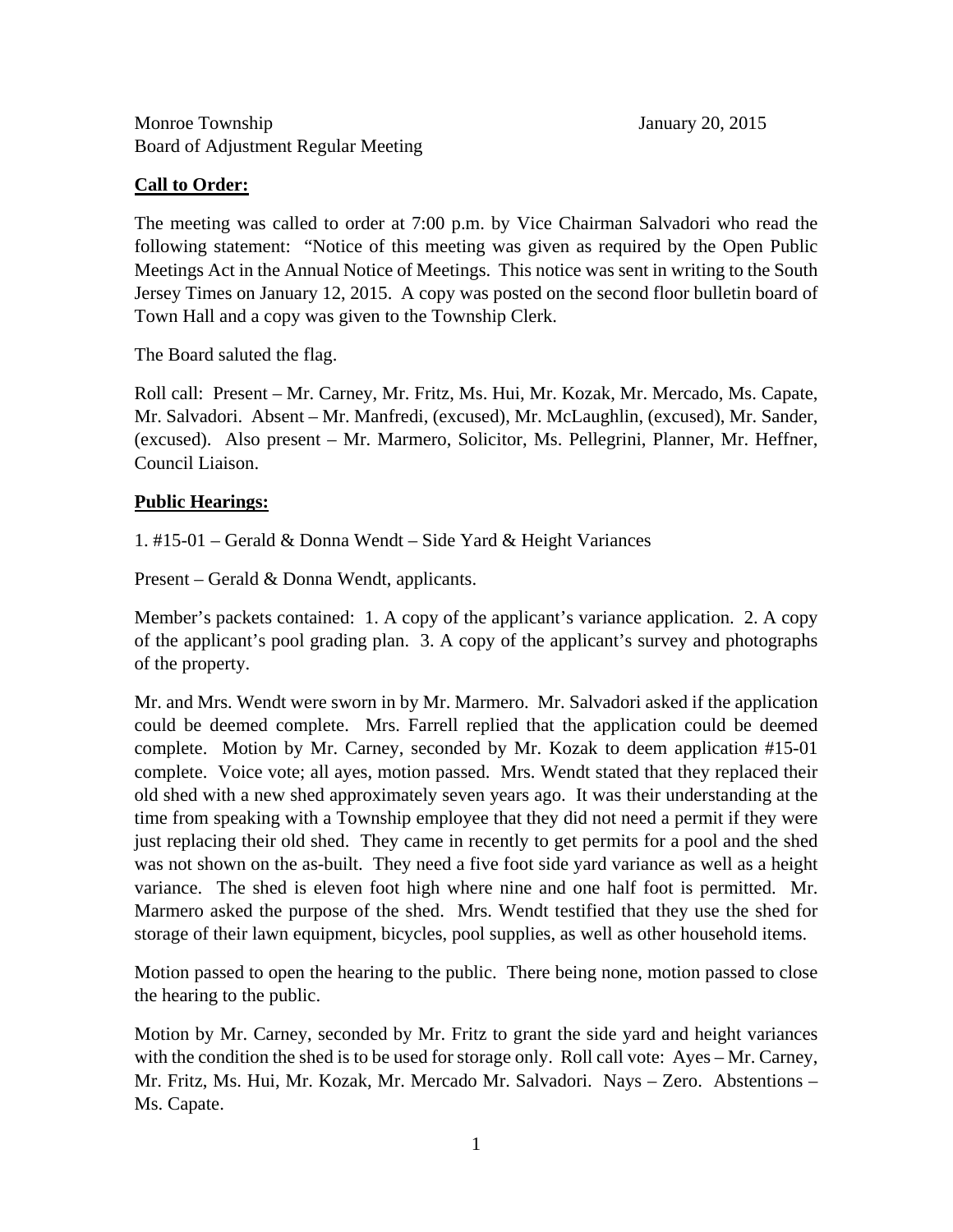## **Public Hearings: (continued)**

2. #14-19 & #1837 – K. A. Priest, LLC – Use Variance and Minor Subdivision

Present – Robert Priest, applicant, Kathy Priest, applicant, Robert Mintz, applicant's attorney, James Kyle, applicant's planner.

Member's packets contained: 1. A copy of the applicant's use variance application and plot plan. 2. A copy of the applicant's minor subdivision plan and aerial photographs of the property. 3. Report dated December 19, 2014 prepared by Pam Pellegrini.

The applicant is requesting a use variance in order to be allowed to construct a home with an attached plumbing contractor office, storage warehouse, and related parking. There is an existing home on Lot 35 that will be retained. In addition, the applicant is asking for minor subdivision approval to re-divide and reconfigure Lots 35 and 36 with Lot 36 proposed to contain the new home and commercial use. The property is located at 1530 N. Main Street, also known as Block 201, Lots 35 and 36 in the R-2 Zoning District.

Mr. Mintz introduced himself as the applicant's attorney. Mr. Kyle stated his qualifications as a licensed professional planner. Mr. and Mrs. Priest and Mr. Kyle were sworn in by Mr. Marmero. Motion by Mr. Fritz, seconded by Ms. Hui to recognize Mr. Kyle as an expert in his field. Voice vote; all ayes, motion passed.

Mr. Kyle displayed an aerial photograph for the Board which was marked as Exhibit A-1. Mr. Salvadori asked if the application could be deemed complete. Mrs. Farrell replied that the use variance application could be deemed complete. Motion by Mr. Fritz, seconded by Ms. Capate to deem application #14-19 complete. Voice vote; all ayes, motion passed. Mr. Mintz gave an overview of the proposal. He stated the lots are approximately 660 foot deep. The applicants are proposing to eliminate the existing driveway on Lot 35 and create a single driveway with an access easement on Lot 36 that will service both lots. The applicants are proposing to build their home in the back of the property closer to the rear property line while still meeting the setback requirement. They also propose to have an attached office/storage building for their plumbing business. The storage building will not be a showroom that customers will visit. There is a requirement for one acre lots since public water and sewer are not available; the existing and proposed home will be serviced by wells and septic systems.

Mr. Mintz spoke to the minor subdivision with regard to the proposal and the one acre requirement. He stated that both lots total approximately 2.33 acres. The proposal will allow for Lot 35 to be just under a half an acre; however the applicants will deed restrict the land directly behind the existing home to retain the trees and natural vegetation as well as to prevent anything from being built which would then be in their front yard.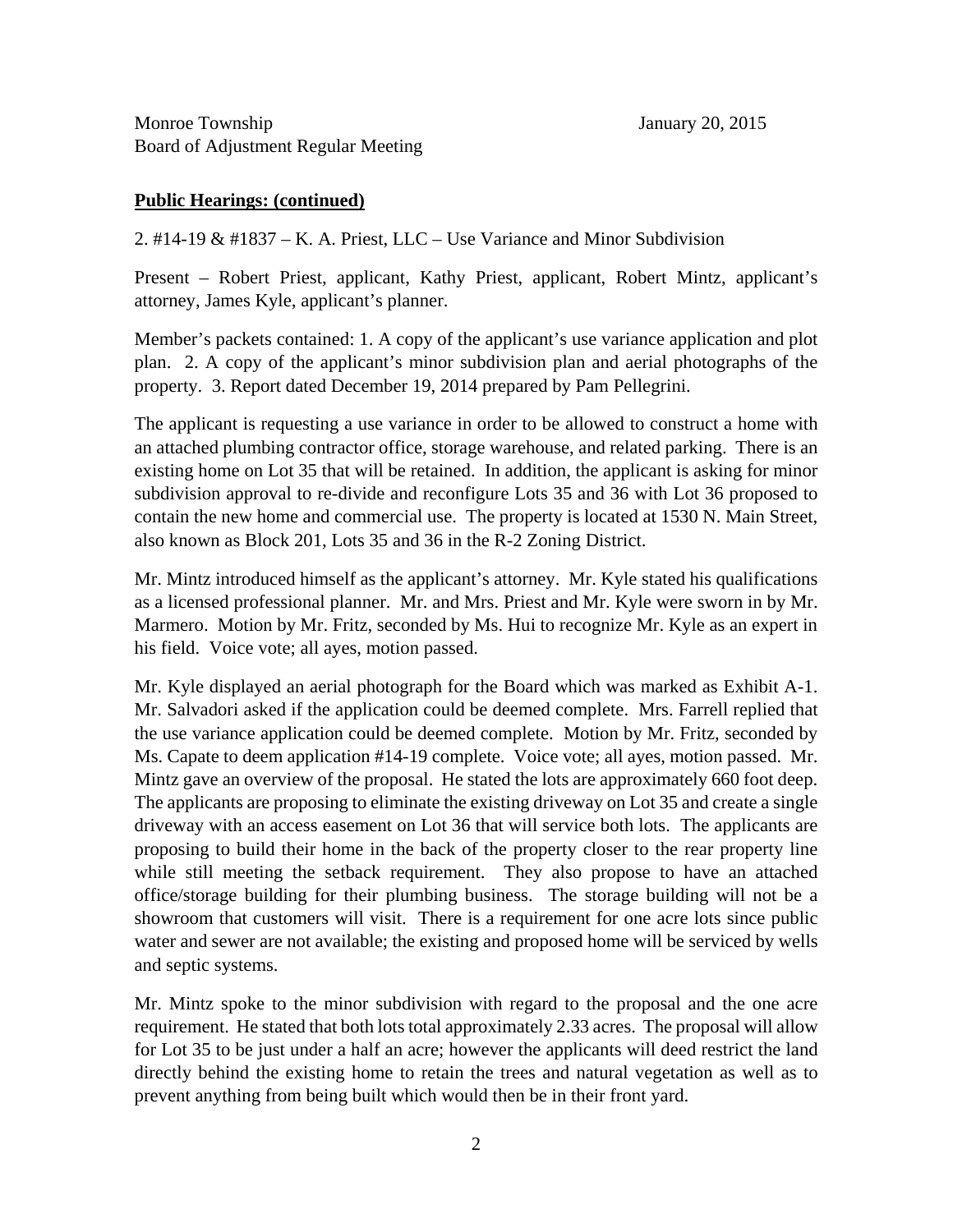### **Public Hearings: (continued)**

2. #14-19 & 1837 – K. A. Priest, LLC (continued)

If water and sewer become available in the area then the deed restriction could be lifted. Mr. Mintz stated that if the use and minor subdivision are granted, Lot 36 will contain approximately 1.77 acres. In the R-2 Zone business offices are permitted; however because they are proposing a storage building they need a variance to allow the dual use on one lot. There are a lot area, lot frontage, and lot width variances associated with the minor subdivision application. Mrs. Farrell commented that the applicant's revised the minor subdivision plans for the County and those plans do not show only one driveway, they show the existing driveway on Lot 35 and a proposed driveway for Lot 36. Mr. Mintz stated they anticipate that the County will require a shared driveway when they submit the site plan. Mr. Kozak asked why they are proposing less than one acre for Lot 35. After some discussion, Ms. Pellegrini responded that the line would have to move back over two hundred feet and that would not leave room for the applicant's proposal.

Mr. Priest submitted photographs which depicted his current home and the pole barn he currently uses for storage. The photographs were marked as Exhibits A-2 and A-3. He testified that he has run his business from his existing home for almost twenty five years. His existing home is located in a residential area and he has never had any complaints from the neighbors or the town. He is a licensed plumbing and heating contractor. His employees usually go directly to a job site; they do not come to the office very often. They may come to the office occasionally to drop off paperwork or pick up supplies. The on-site staff consists of himself, his wife, his son, who does the delivery of materials to the job sites, and a secretary. The hours of operation are from Monday to Friday, 8:00 a.m. to 4:30 p.m. There are a total of seven employees including the four on-site. The other three employees take their work trucks home with them; the trucks will not be parking on the property. The inventory that is stored is new plumbing and heating supplies. They do not do any fabrication on-site and no customers will come to the site. Deliveries are made by a box type truck similar to a UPS truck; no tractor trailers are used for deliveries. They receive deliveries approximately once or twice a month. Mr. Priest testified that he would like to have a sign out at the road frontage and will comply with the Township's sign ordinance. He also stated that he would like to maintain as many of the existing trees that he can. Mr. Kozak asked why the applicant would need a sign if there aren't any customers and the deliveries are minimal. Mr. Priest replied that he would like a sign for advertising purposes. Mr. Fritz asked if there are any restrictions in the ordinance with regard to the size of the storage building in relation to the size of the house. Ms. Pellegrini stated that the proposed office/storage building is proposed at twice the size of the residential portion; however there isn't anything in the ordinance that regulates the proportions. The Board can address the issue at site plan if the use is approved.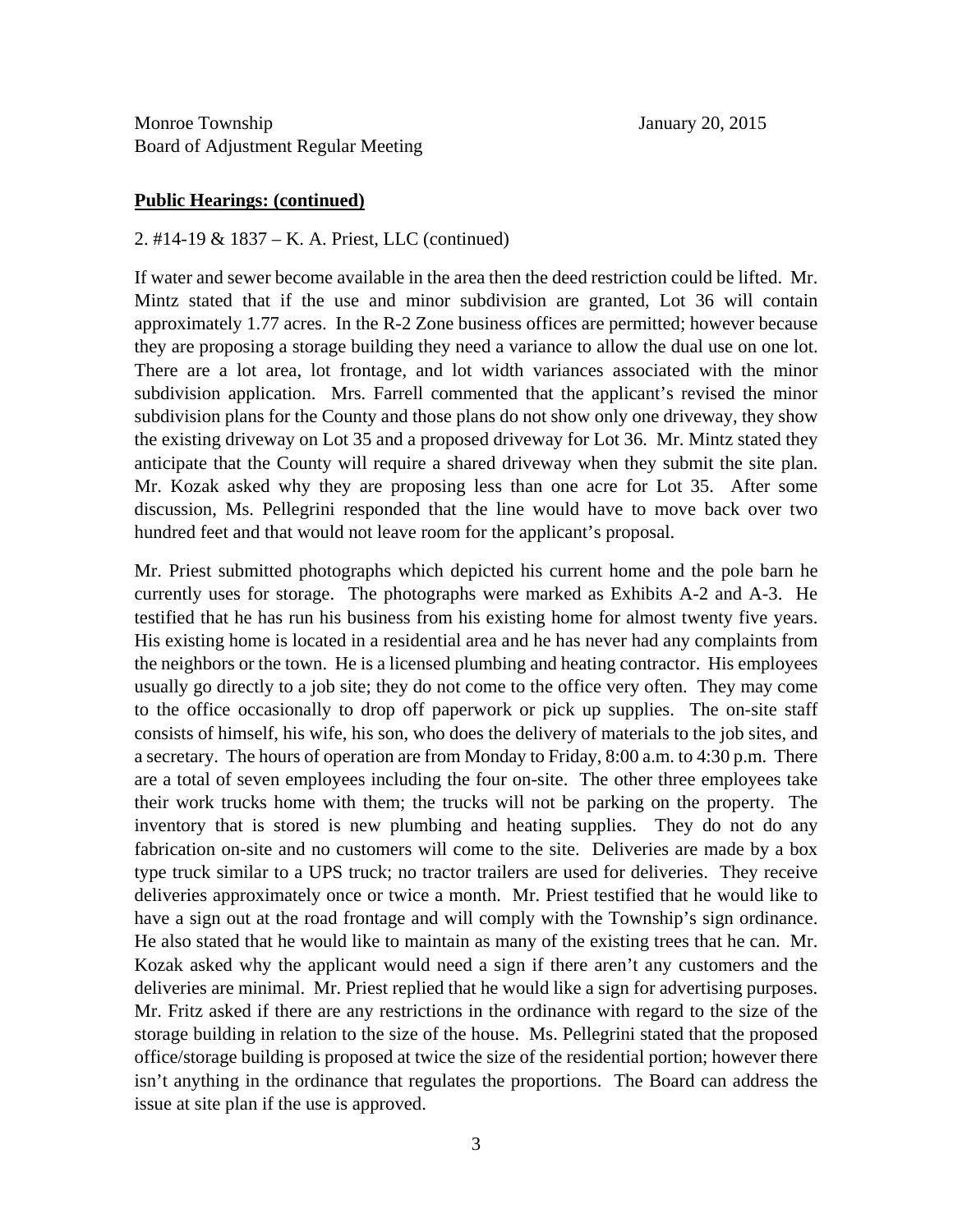### **Public Hearings: (continued)**

2. #14-19 & #1837 – K. A. Priest, LLC (continued)

Mr. Fritz commented that the proposed storage building is rather large and asked if the applicant plans to expand his business. Mr. Priest stated that his business has remained the same size for many years and that he has no plans for expansion. Ms. Pellegrini asked Mr. Priest how the size of the proposed storage building compares to the size of the building he currently uses. Mr. Mintz replied that the office is currently in the applicant's home in the basement and the storage building is a separate building. Mr. Priest stated that the new office will be a part of the storage building too. Ms. Pellegrini asked if the applicant is going to blend the buildings architecturally so the commercial portion looks like an extension of the house. Mr. Priest replied that he does not want the commercial portion to look like a commercial building but part of the house. Ms. Pellegrini commented on the barn shown on the plot plan and informed the applicant's that they do not have enough acreage to raise any type of livestock including horses.

Mr. Kozak asked Mr. Marmero what would happen if the Board grants the use variance and the applicants sell the property or market the property as a dual use to another type of business. Mr. Marmero replied that the use variance does run with the land so a new user would be able to use the property for a similar use along with any conditions placed on the approval by the Board. Mr. Kozak asked what happens if the applicants never build and just sell the property. Mr. Mintz commented that the use variance will be conditioned upon the applicants receiving site plan approval. He stated that he was sure Mr. Marmero would craft the resolution as such that the use variance would be constrained to this type of use and the user would not be able to have some type of showroom or higher intensity use. Mr. Marmero commented that whoever builds it will have to receive site plan approval from the Board.

Ms. Hui commented that she understood the applicant does own the property but she wondered why he would want to go through this process of trying to get a use variance and the expense of building a new building when there are vacant commercial buildings in the appropriate zone. Mr. Priest replied that he likes running the business from his home for the convenience and he has run his business this way for many years. Mr. Mintz replied that Mr. Priest would then need a use variance to build a home in a commercial zone; he thought trying to get the use variance to allow the commercial building in the residential zone was more likely than the other way around.

Mr. Heffner inquired as to the distance from the proposed storage building to the mobile homes on the adjacent lot to the rear. Mr. Mintz replied that the setback on the plan shows seventy-five feet from the rear property line. Mr. Heffner also asked if there will be large equipment stored on the property. Mr. Priest replied that he does have a mini excavator that he would like to store inside the building.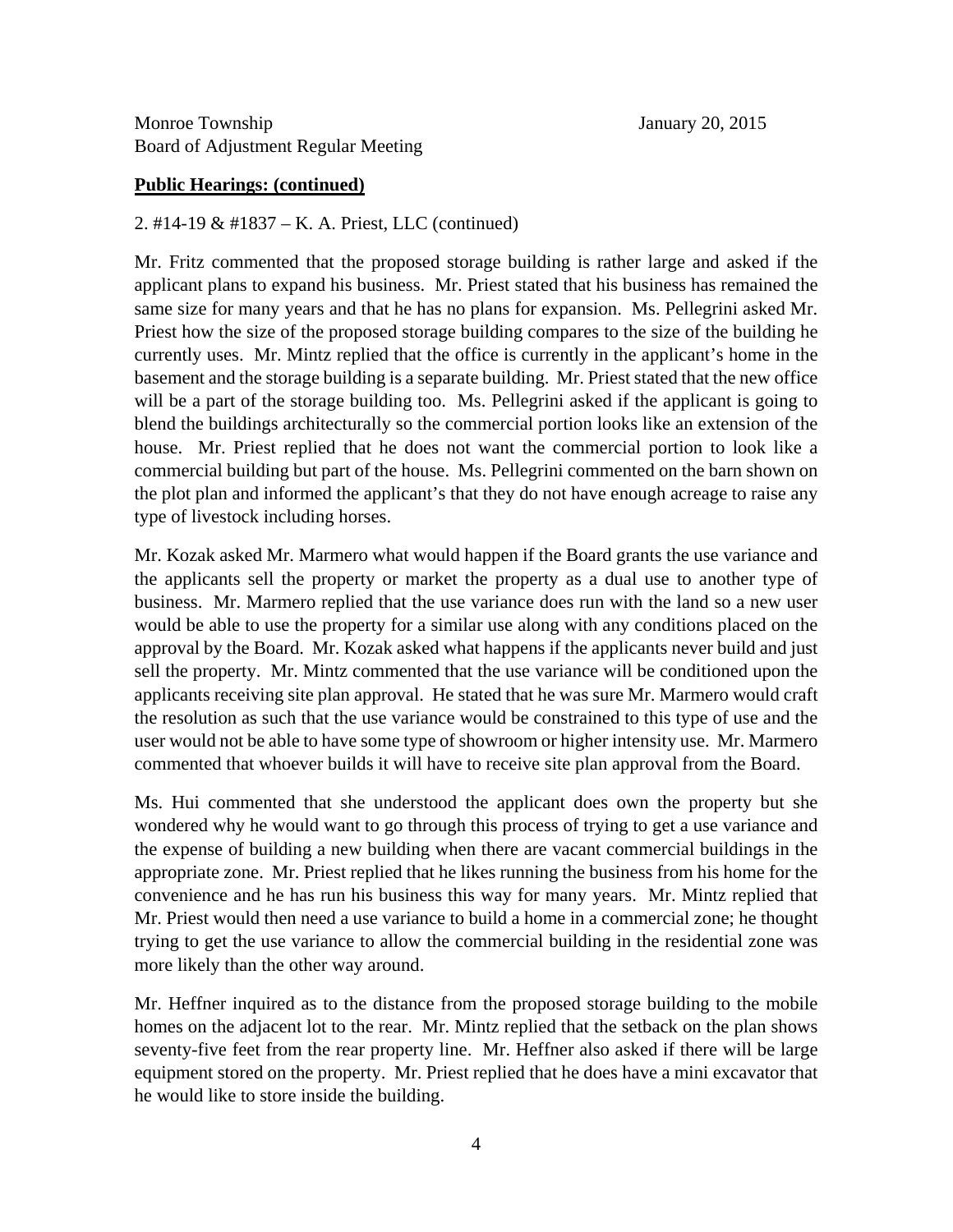### **Public Hearings: (continued)**

2. #14-19 & #1837 – K. A. Priest, LLC (continued)

Mr. Marmero stated that any approval could have a condition that outside storage of any materials or equipment is not permitted. Ms. Capate inquired as to the noise from the excavator. Mr. Priest replied that the excavator is smaller than a backhoe and that you can still carry on a conversation when it is running. Ms. Pellegrini asked if the storage building is proposed to be a pole barn. Mr. Priest stated that he hasn't really decided on the design but he thought it might be a pole barn; however the façade of a pole barn can look like a house. Mr. Fritz inquired why the applicant needs such a large stone parking area behind the building. Mr. Priest replied that he is not going to have a large stone parking area but an area that will enable them to access the building from the rear where he is proposing to put the doors. Mr. Fritz commented that he is concerned about the buffer and amount of trees that will have to be removed. Ms. Pellegrini commented that the plot plan is contradictory to the testimony because it basically shows a cleared lot. Mr. Priest stated that he hasn't really designed the site yet. Mr. Mintz stated that they will show all the details at site plan approval if the use is granted.

Ms. Pellegrini commented that the use variance would be null and void if the applicant does not follow through with a site plan. Mr. Mercado asked how often the excavator is used and how it gets from the property to the job site. Mr. Priest stated that the excavator is not used that often and if needed someone picks it up with a flatbed truck similar to a tow truck with a flatbed.

Mr. Kyle testified as to the justification for the use variance. He believes the site is suited for the proposed use because the lots are deep narrow lots. He believes the proposed use is similar to a home based business just with some storage of materials since there will not be any customers and the employees only come and go on occasion with the exception of the secretary who is the only on-site employee that will not live in the home. Most of the existing homes around the site are located closer to Main Street so there really isn't much of an impact on those properties as this use is proposed so far back on the lot. The mobile home park to the rear will be buffered by the existing trees and vegetation. This zone does allow for general office use which would allow for a medical building or dentist office that would have a much greater impact on the neighbors and the traffic. He thinks the proposed use is scaled back in comparison to the uses that would be permitted in the zone and he believes the storage building and the house can be designed to be consistent to the character of the area. There are some bulk variances associated with the minor subdivision. The front yard setback for the existing home is a pre-existing condition that cannot be remedied and actually the lot width is improved for Lot 35 but still does not meet the requirements. Also reducing the size of Lot 35 will allow the applicants to control the wooded area behind the existing home in case they ever want to sell that property.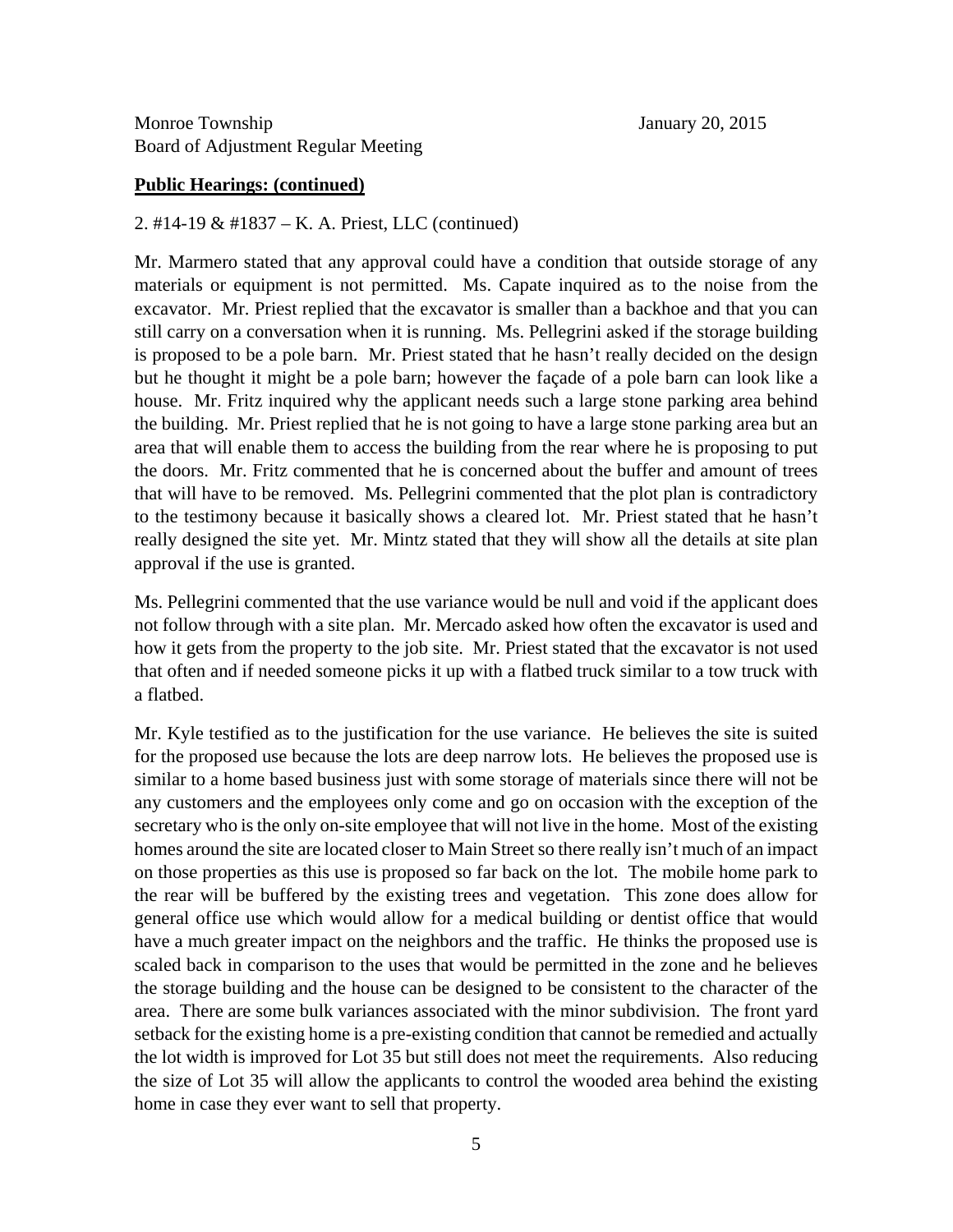### **Public Hearings: (continued)**

2. #14-19 & #1837 – K. A. Priest, LLC (continued)

Ms. Pellegrini reviewed her report for the Board. She stated testimony has been given as to the surrounding uses, the existing conditions, and the proposal. Home occupations are permitted in the R-2 Zone as an accessory use; however because the applicant is proposing a contractors yard a use variance is required. The proposed sewer must be approved by the County Board of Health and the deed restriction proposed must be enforced in order to assign the proper acreage to Lot 35. If the use variance is granted the physical impacts and the intensity of the use along with stormwater management will have to be addressed at site plan. Sidewalks and lot grading will be addressed as site plan as well. Ms. Pellegrini suggested the applicant remove the barn from the plan if it is not an intended use.

Motion passed to open the hearing to the public.

1. William Dougherty, 1536 N. Main Street was sworn in by Mr. Marmero. Mr. Dougherty stated that he was speaking for his mother who resides at the above address, (she was present as well). He commented that the house and storage building add up to over seven thousand square foot; in addition there will be space needed for the septic and well as well as parking and the driveway. He commented that after everything is said and done, there will not be any trees left on the site. In addition the trees that are currently on the site are mostly deciduous trees and most are not over thirty or forty foot tall, there aren't many evergreens so in the late fall and winter the use will be visible to the surrounding neighbors. He stated that most of the neighbors are elderly and value their privacy. He asked if the applicant will have to put in evergreen trees and other landscaping as well as fencing to lessen the impact to the neighbors and the natural beauty of the area.

Mr. Mintz stated that the applicant will have to submit a site plan if the use is granted. He added that Mrs. Dougherty will be notified of that hearing as well. If the trees are mostly deciduous then the applicants might have to have a landscaping plan to mitigate any issues. They might also install some fencing. He believed they will be able to construct the building so that it blends in with the surrounding uses.

Motion passed to close the hearing to the public.

Mr. Marmero stated that the applicant made his presentation with regard to the use variance and that at this time the Board would need a motion to allow or deny the dual use on one lot and to allow a commercial use in this zone. Motion by Mr. Carney, seconded by Mr. Salvadori to approve the use variances conditioned upon the applicant receiving site plan approval and all other conditions. Roll call vote: Ayes – Mr. Carney, Ms. Hui, Mr. Mercado, Ms. Capate, Mr. Salvadori. Nays – Mr. Fritz, (use too intense), Mr. Kozak. Abstentions – Zero. 5 ayes, 2 nays, motion passed.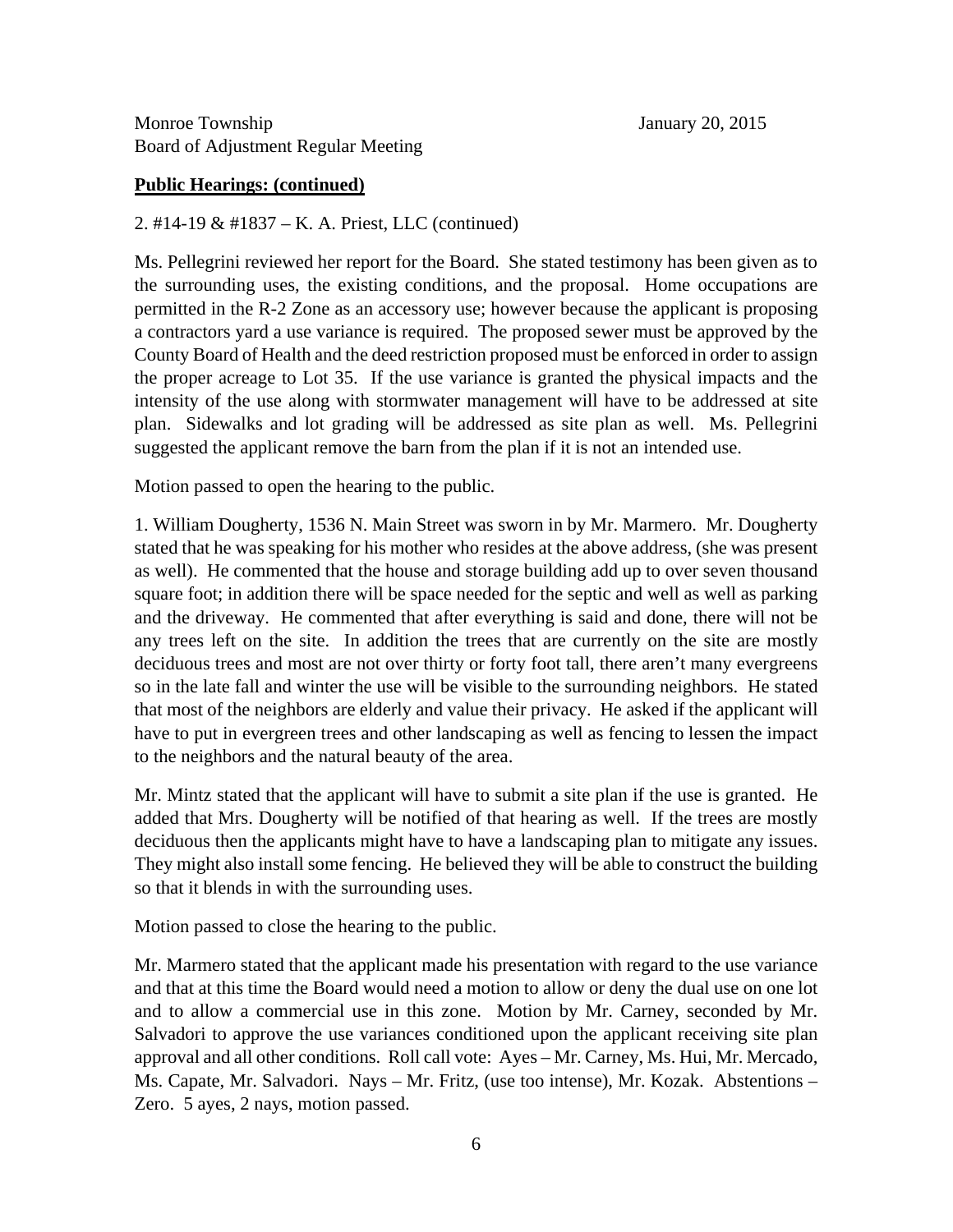### **Public Hearings: (continued)**

2. #1837 – K. A. Priest, LLC (continued)

Mr. Mintz stated that there are three submission waivers listed in Ms. Pellegrini's report with regard to completeness for the minor subdivision. They are requesting waivers from the first two which are to show all structures and wooded lands within 200 feet of the property and from showing the location of all bridges and culverts as well as the drainage area of all streams, brooks, ponds, etc. The third submission requirement is to provide a description of the proposed drainage facilities. Mr. Mintz stated they would like to defer that submission to site plan. Mr. Marmero stated that a motion is needed for the submission waivers. Mrs. Farrell commented that those submission waivers are typical waivers that are requested and granted by the Planning Board. Motion by Mr. Carney, seconded by Ms. Capate to grant the waivers and the deferment of the drainage facilities and deem application #1837 complete. Roll call vote: Ayes Mr. Carney, Ms. Capate, Mr. Fritz, Ms. Hui, Mr. Kozak, Mr. Mercado, Mr. Salvadori. Nays – Zero. Abstentions – Zero.

Mr. Mintz stated that the prior testimony carries over to the minor subdivision. Mr. Kyle stated that the bulk variances were addressed which are for lot area, lot frontage, and lot width for Lot 35. Mr. Mintz stated that they are proposing Lot 36 to be the larger lot because of the more intense use of other than just a residential home. Mr. Fritz asked how much of the wooded area behind the existing house on Lot 35 will be deed restricted. Mr. Mintz replied that it will be the amount necessary when included with the existing house to equal one acre. He stated that it will be defined on the future site plan. Mr. Fritz added that he did not think the applicant has enough room to do the size building he is proposing along with the well and septic system. Mr. Mintz replied that they do have to go to the County for approval of the septic and well and they might have to be included in the restricted area. Mr. Priest will have control over the restricted area whether or not he sells the home on Lot 35. The proposed driveway will be on the flag pole portion of Lot 36.

Motion passed to open the hearing to the public. There being none, motion passed to close the hearing to the public.

Motion by Mr. Carney, seconded by Mr. Mercado to grant the lot area, lot frontage, and lot width variances and to grant the minor subdivision approval conditioned upon the applicant receiving site plan approval. Roll call vote: Ayes – Mr. Carney, Mr. Mercado, Mr. Fritz, Ms. Hui, Mr. Kozak, Ms. Capate, Mr. Salvadori. Nays – Zero. Abstentions – Zero.